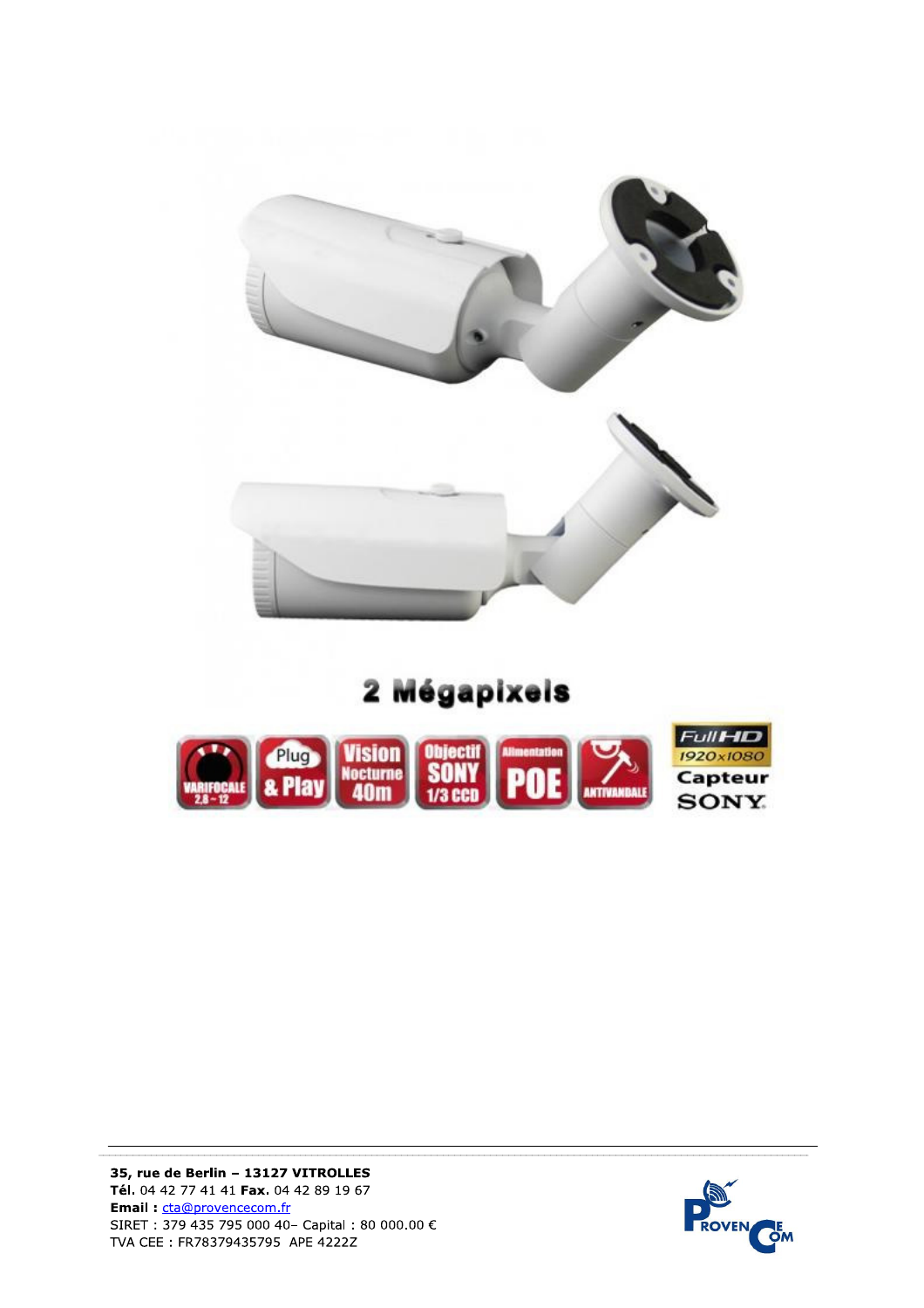Cette caméra de vidéo-surveillance TUBE haute définition IP 2 MegaPixels 1080P FULL HD vous permettra une vision de jour comme de nuit, le jour en couleur et la nuit en noir & blanc à une distance de 40 mètres grâce à ces 42 LED Infrarouge. Avec son serveur WEB intégré elle pourra être utilisé seule ou avec un NVR (enregistreur numérique).

Technologie CLOUD plug and play, brancher votre caméra à votre box internet elle sera accessible sans aucun paramétrage sur un ordinateur ou un smartphone.

Elle est livrée avec son pied de fixation totalement orientable. Pour les utilisateurs ayant besoin d'une surveillance de qualité professionnel.

## Descriptif technique :

- Intérieur et extérieur étanche aux intempéries (Norme IP 66)
- Vision couleur de jour et vision nocturne noir & blanc à 40 mètres
- Général Processeur TI DaVinci série DSP
- Capteur 1/3 2 MegaPixel SONY CMOS Image Sensor
- Résolution 1080P
- Image effective: 1920 x 1080
- Lentille Varifocale réglable de 2.8 à 12mm  $\sim$
- Protocole: ONVIF
- CLOUD Technologie plug and play
- Amélioration automatique de l'image : AWB, AGC, AEC, ABLC
- Système d'exploitation LINUX embarqué
- Serveur de Web intégré, NVR, CMS
- Compression vidéo H.264 et capture d'image JPEG  $\sim$
- Résolution de 25/30fps@1080P Max
- Résolution de l'image 1080P (1920×1080) / 720P (1280×720) / D1 (704×576/704×480)  $\sim$
- Vitesse de codage 1080P ( $1^{\sim}25$ fps) + D1 ( $1^{\sim}25$ fps)
- Débit binaire 160 K ~ 8Mbps